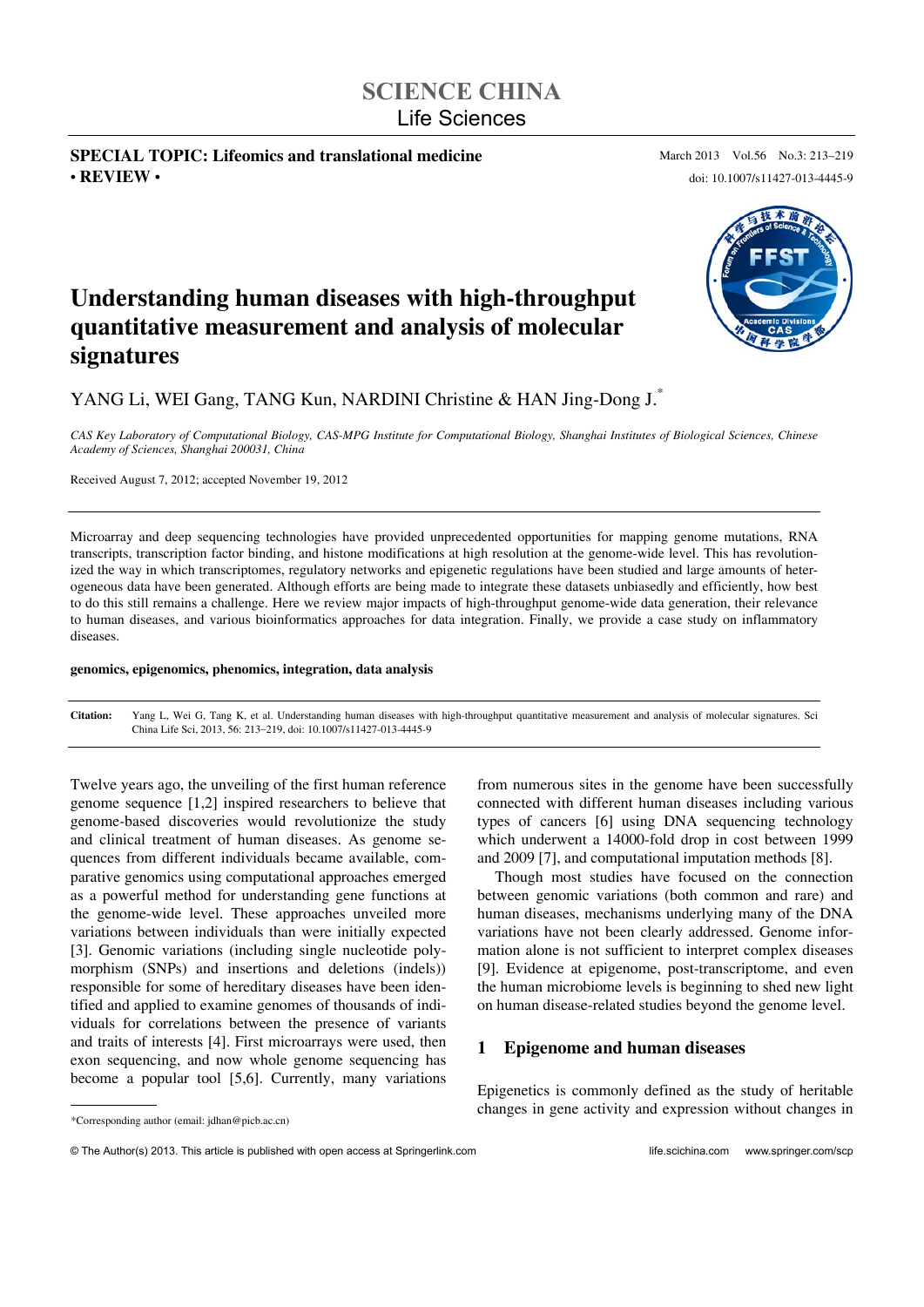the genomic sequence. Epigenetic mechanisms, which mainly consist of states and changes in DNA methylation, histone modification, non-coding RNAs (ncRNAs), and higher-order chromatin structure, are believed to play important roles in regulating genome functions such as gene transcription and genomic DNA replication [10]. Emerging lines of evidence indicate that epigenetic modifications significantly contribute to normal cellular developmental processes and aberrant epigenetic controls are linked to many types of diseases [11]. For example, epigenetic mechanisms have a profound role in cancer development. On the one hand, numerous changes in DNA methylation and histone modification accompanied by genomic mutations in many loci of the epigenetic regulator genes have been found in multiple types of cancers, indicating that epigenetic alterations contribute to cancer development [12]. On the other hand, epigenetic mechanisms provide novel targets for therapeutic intervention, exemplified by the use of histone deacetylase inhibitors (HDACi) to treat several types of cancers such as T-cell lymphoma [13]. In addition to its role in cancers, epigenetic dysregulation can lead to many immune and neuron disorders including systemic lupus erythematosus (SLE), rheumatoid arthritis, type 1 diabetes, Rett syndrome and Alzheimer's disease [14-18]. Although knowledge of epigenetic mechanisms in these diseases is growing fast, a more comprehensive understanding of epigenetic processes is still required for safe and efficient diagnosis and treatment of these diseases.

The first step to understand epigenetic mechanisms is to identify the epigenetic changes that contribute to cellular phenotypes in normal development and in diseases. Thanks to recent advances in next-generation sequencing (NGS) technologies, genome-wide maps of the epigenome can be generated at a much lower cost, thus providing landscapes of DNA methylation, histone modification and other chromatin features. In 2007, the first comprehensive epigenome map of human CD4 cells was drawn using a pioneering combination of chromatin immunoprecipitation followed by high throughput sequencing (ChIP-seq); this map includes 20 histone modifications as well as histone variant H2A.Z, RNA polymerase II, and insulator binding protein CTCF [19]. In 2008, the NIH Roadmap Epigenomics Mapping Consortium was launched with the aim of generating a public epigenomic data resource for biomedical research. In this project, multiple levels of epigenetic features in different cell types are to be mapped; for example, DNA methylation is assayed by bisulfite sequencing (BS-seq) which treats genomic DNA with sodium bisulfite before sequencing [20], histone modifications are mapped by ChIP-seq as mentioned above, and chromatin accessibility is evaluated by sequencing DNase I hypersensitive sites [21].

Although these novel genome-wide approaches can generate epigenome data sets at different levels, challenges are still to integrate them with the transcriptome (all RNA transcripts), to discover epigenomic signatures in a specific cell type or disease, and to identify important epigenetic regulators that contribute to normal and disease developmental processes. In addition, huge amounts of epigenome data are generated by high-throughput sequencing, which requires the development of novel computational tools to analyze it. For example, Yu et al. [22] have developed a Bayesian network model to infer combinational interactions of various histone modifications and their effect on transcriptional regulation. In addition, using comparative epigenomics from both DNA and histone modifications can further reveal regulatory features of the genome [23].

Epigenomes and combined integrative computational analyses have also revealed some of the crucial regulatory roles that epigenetic modifications play in many human disease-related processes such as aging [24-26] and T-cell maturation [27,28].

#### **2 Transcriptome and human diseases**

The transcriptome in a given organism/cell can be very different between individuals, tissues, cell-types, and developmental stages. The recent advent of high-resolution tiling arrays and next-generation deep sequencing technologies have changed the way in which transcriptomes are studied, and also made it possible to link transcriptome changes with human diseases at the single nucleotide resolution level. For example, whole transcriptome analyses have demonstrated consistent differences between the normal and autistic human brain, and provided further evidence of transcriptional and splicing dysregulation as underlying mechanisms of neuronal dysfunction in autism [29]. Another large-scale spatio-temporal transcriptome analysis of human brains provided a comprehensive data set of the human brain transcriptome as well as insights into the transcriptional foundations of human neurodevelopment and neurobiological diseases [30]. In addition, using a different enrichment method, Chen and colleagues uncovered a number of long noncoding RNAs (lncRNA) from introns [31]. Interestingly, further analyses showed that some of these lncRNA were capped with small nucleolar RNAs (snoRNAs) at both ends and were abundantly expressed from the imprinted region on chromosome 15 that has been implicated in human Prader-Willi syndrome [32]. Some preliminary evidence in both human and mouse has indicated the possible role of the microbiome in diabetes, obesity, and liver function, though in-depth clinical studies are still being carried out [33]. When "omic" datasets are combined, a much broader view of the mechanism underlying diseases is expected as a result [34]. Chen and colleagues showcased an integrative personal omics profile consisting of genomic, transcriptomic, proteomic, metabolomic, and autoantibody profiles from a single individual over a 14-month period, which revealed extensive and dynamic changes across healthy and diseased conditions, and uncovered both DNA variation and an un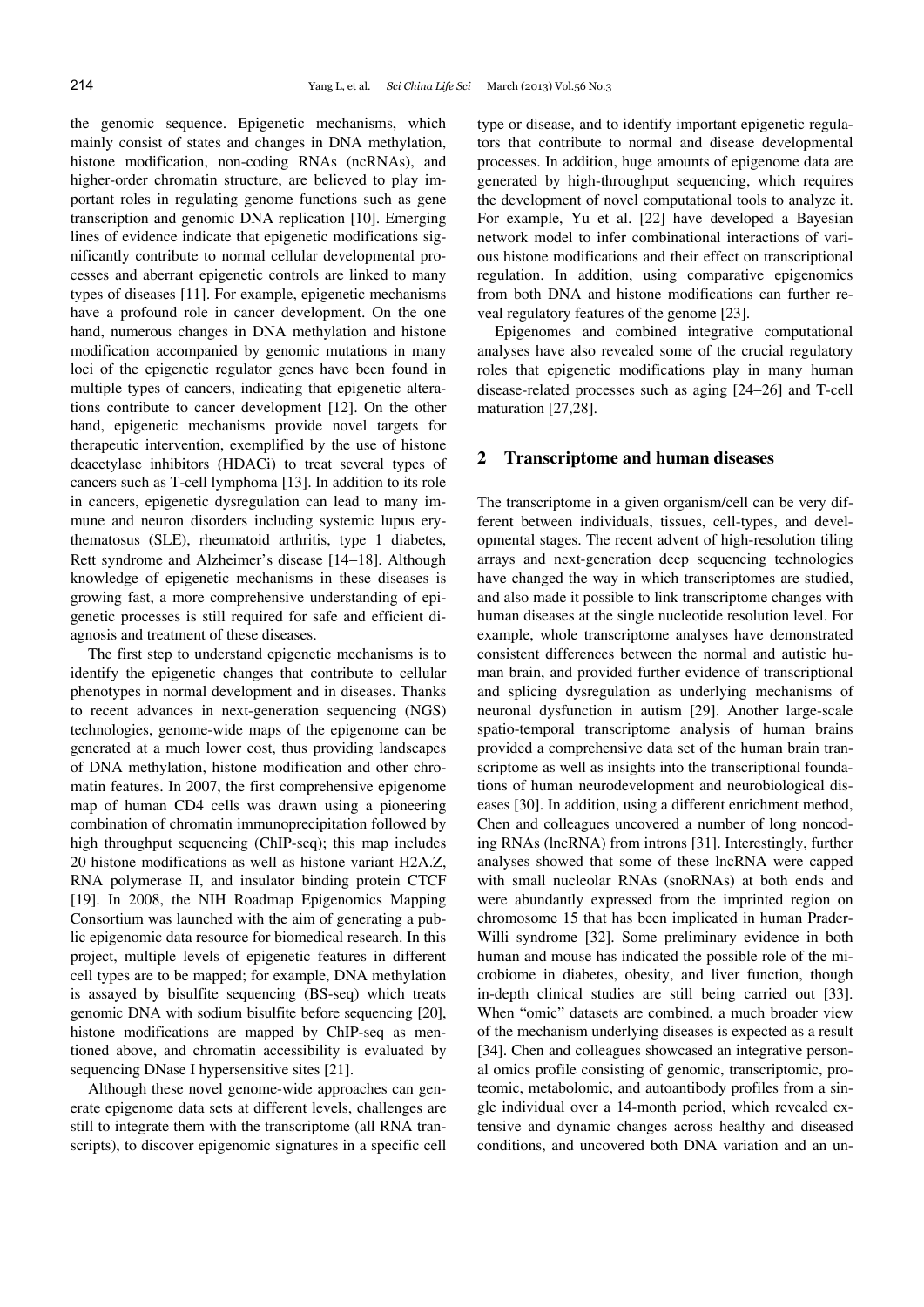expected post-transcriptional mechanism during healthy and diseased states [35].

# **3 Digital and quantitative phenome and human diseases**

While novel sequencing technologies are rapidly expanding the borders of genomics, methodologies for collecting phenotype data are also facing major transitions. Large-scale high-throughput phenotyping is becoming increasingly important in the post-genomics era. A comprehensive set of phenotypic traits collected at cell, tissue, organ or organism level is defined as a phenome [36]. Thus, phenomics can be defined as the study of the phenome as well as how it is determined or affected by, aside from the environment, the other omics data including but not limited to the genome, transcriptome, and proteome.

A central interest of phenomic research is the study of morphology and appearance traits. The overall morphology and appearance of an organism results from coordinated biological actions at all levels. Phenotypes provide rich information for many research areas such as evolution, development and human disease studies. In large-scale genetic modification studies in model organisms, morphological changes are main pathological evidences of targeted mutations [37-39]. The soft tissue of the human face is a complex geometric surface composed of many important organs, including eyes, nose, ears, and mouth. Morphogenesis of the craniofacial structure is a sophisticated development process that involves, to name a few, neural tube closure, midline patterning, neural crest generation and migration, outgrowth, patterning, and differentiation of the facial primordia and the branchial arches [40]. All of these processes are under the elaborate control of many signaling pathways such as SHH, FGF and BMP pathways [41]. Given its essential biological functions and structural complexity, the human face can tell a great deal about an individual's health conditions, from genetic defects to common diseases, and from aging to mental health. Rare genetic disorders in many syndromes cause characteristic abnormal facial features; for example, Down syndrome [42], Rubinstein-Taybi syndrome [43], Sotos syndrome [44] and Noonan syndrome [45]. More generally, common genetic variants were found associated with higher risks of facial dysmorphisms such as cleft palate and cleft lip [46–49]. Interestingly, some cleft lip risk alleles were found associated with facial morphological deviations in parents of patients as well as in normal individuals [50], suggesting the potential use of face examination in disease risk evaluation. In fact, traditional Chinese medicine has long used face examination for general disease diagnosis. Apart from disease research, the human face has been intensively studied in a wide range of medical fields

such as forensics [51], psychology [52,53] and aging [54, 55].

Novel technologies and algorithms are being developed to either capture comprehensive phenome data or to extract specific physiological information from the human face. Quick face recognition algorithms have for a long time been deployed mainly in security surveillance [56,57]. Recently, weak signals extracted from video data were used to measure cardiac pulse from human face [58]. The introduction of high resolution three-dimensional (3D) image acquiring technologies such as the 3dMDface® system (www.3dmd. com), enabled the collection of complete facial shape and texture data at the phenome level. Nonetheless, most current studies use only a small fraction of such data, usually a set of landmarks and/or their mutual distances and angles [59–61]. This has largely constrained the power of technologies to associate facial patterns with specific diseases, because the pathological phenotype is usually the sum of subtle curvature and pigmentation changes over the entire facial surface. Nonetheless, methods have been developed to register the 3D facial images by their dense surface meshes (3D dense surface registration, 3D-DSR), which allow the thousands of 3D pixel points for each of sample faces to be anatomically aligned across genders, age groups, ethnicities as well as disease/control groups [62-64]. Inferences and analyses can therefore be carried out on the face phenome data in a fully quantitative way that is analogous to how the genome data is used. Recently, Guo et al. [65] incorporated a novel algorithm of accurate 3D face landmarking into the registration method, which achieved complete automation of 3D-DSR at high throughput and robustness. 3D-DSR methods have been used to calculate average faces for different ethnicities, genders and various syndromes [66–68], and to fit trajectories of face growth over age [69]. More importantly, facial signatures of many genetic disorders were extracted using 3D-DSR, rendering unprecedented power and efficiency to automatic disease discrimination [70]. Similar methods have also been tested for complex diseases such as autisms and epilepsy [71,72]. Unfortunately, as most of these disease studies were carried out in European populations, results cannot be directly applied to other ethnic groups because of the obvious divergence of basal facial shapes and genomic backgrounds. Peng et al. first revealed that, in a Han Chinese population, a locus that was associated with non-syndromic cleft lip was also associated with common facial morphological variations in healthy individuals (unpublished data). In the long run, subtle characteristic features may be extracted not only to diagnose rare genetic disorders but also to manage general health conditions, such as common disorders like skin aging and stress. Given the non-invasive nature of face imaging technologies, advances in this field may strongly promote applications of personalized medicine.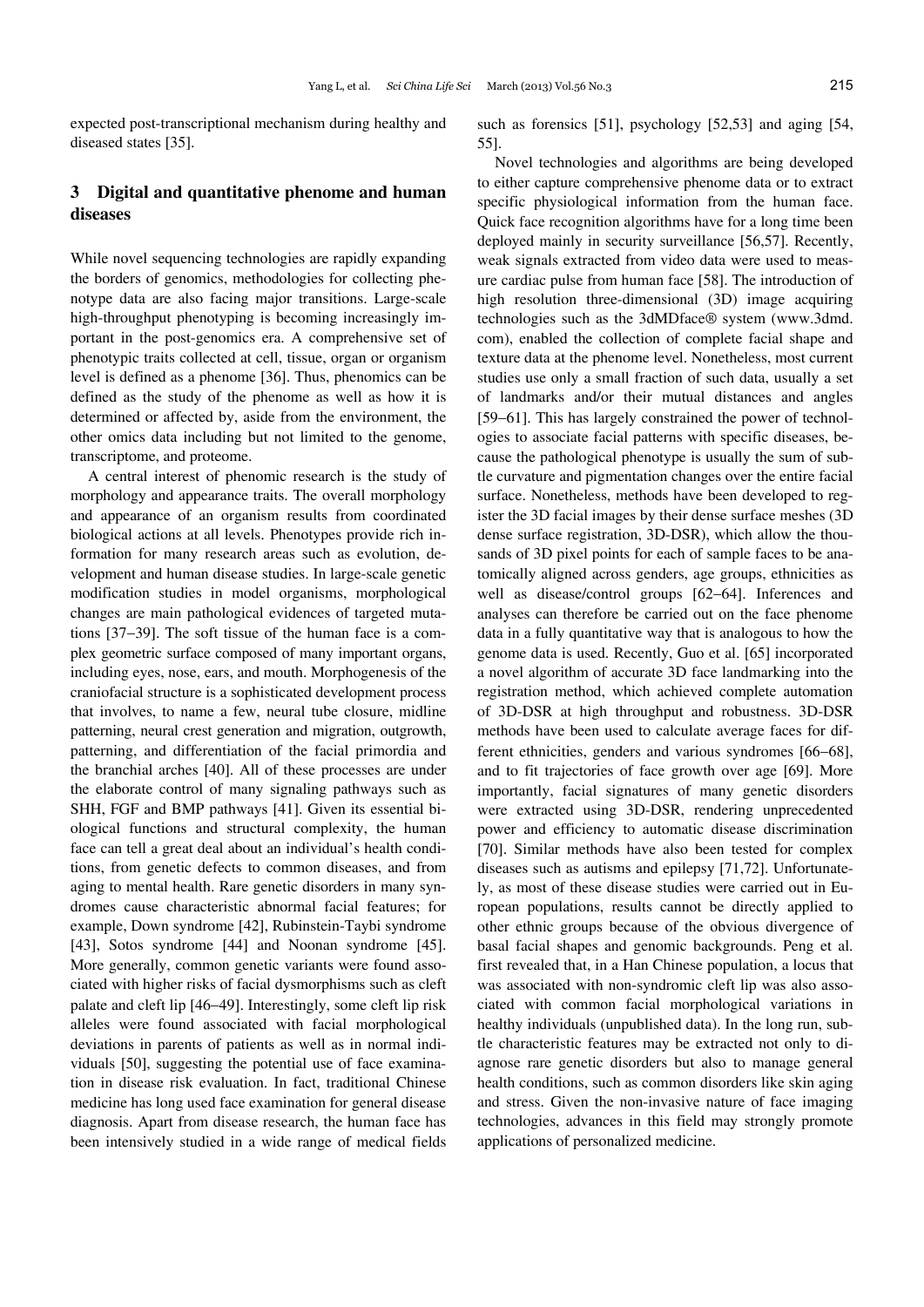## **4 Integrative analyses of heterogeneous highthroughput data**

High-throughput data is increasing rapidly at the molecular level by microarrays and deep sequencing and at the phenotypic level by digitized and quantitative imaging. There is an urgent need to develop approaches that can efficiently integrate different data sets in an unbiased manner. Methods ranging from simple correlation based network analysis to more sophisticated Bayesian network analysis have all been elicited to address this need [73]. New algorithms have also been developed to specifically address the problem of integrating different layers of data. For example, flow optimization algorithms were used to identify main pathways from protein-protein interaction networks that link genetic screen hits to gene expression changes involved in neurodegeneration [74], microRNA (miRNA) expression changes and mRNA expression changes in response to extremely high altitudes [75], or Genome-Wide Association Study (GWAS) hits to differentially expressed genes between control and disease cohorts [76]. These innovative integration approaches for different types of data from different layers have the potential to identify global regulation patterns, and also to provide detailed biological insights regarding complex biological processes, such as the development of complex phenotypes and diseases (Figure 1).

#### **5 A case study: application to immune diseases**

As discussed above, unprecedented insights that have been revealed using sequencing technologies are almost countless. One of high impact areas for translational medicine is related to the study of autoimmune diseases, which affect populations in unexpected proportions (2.5 times more than cancer and slightly more than heart diseases; American Au



Figure 1 Strategy for data generation and integration of multi-layer high-throughput data sets. By generating and computationally integrating highthroughput data at various systems levels, a comprehensive atlas of detailed molecular signatures for complex human diseases can be depicted. The atlas can then be used to develop systematic explanations of clinical practices and diagnosis for complex diseases, thus laying foundations for the development of personalized medicine in the future. Relevant experimental methods for interrogating functional genomic elements and other biomolecules and the major downstream analysis approaches are listed (see text for details). ChIP, chromatin immuno-precipitation; ChIA-PET, chromatin interaction analysis with paired-end tag sequencing.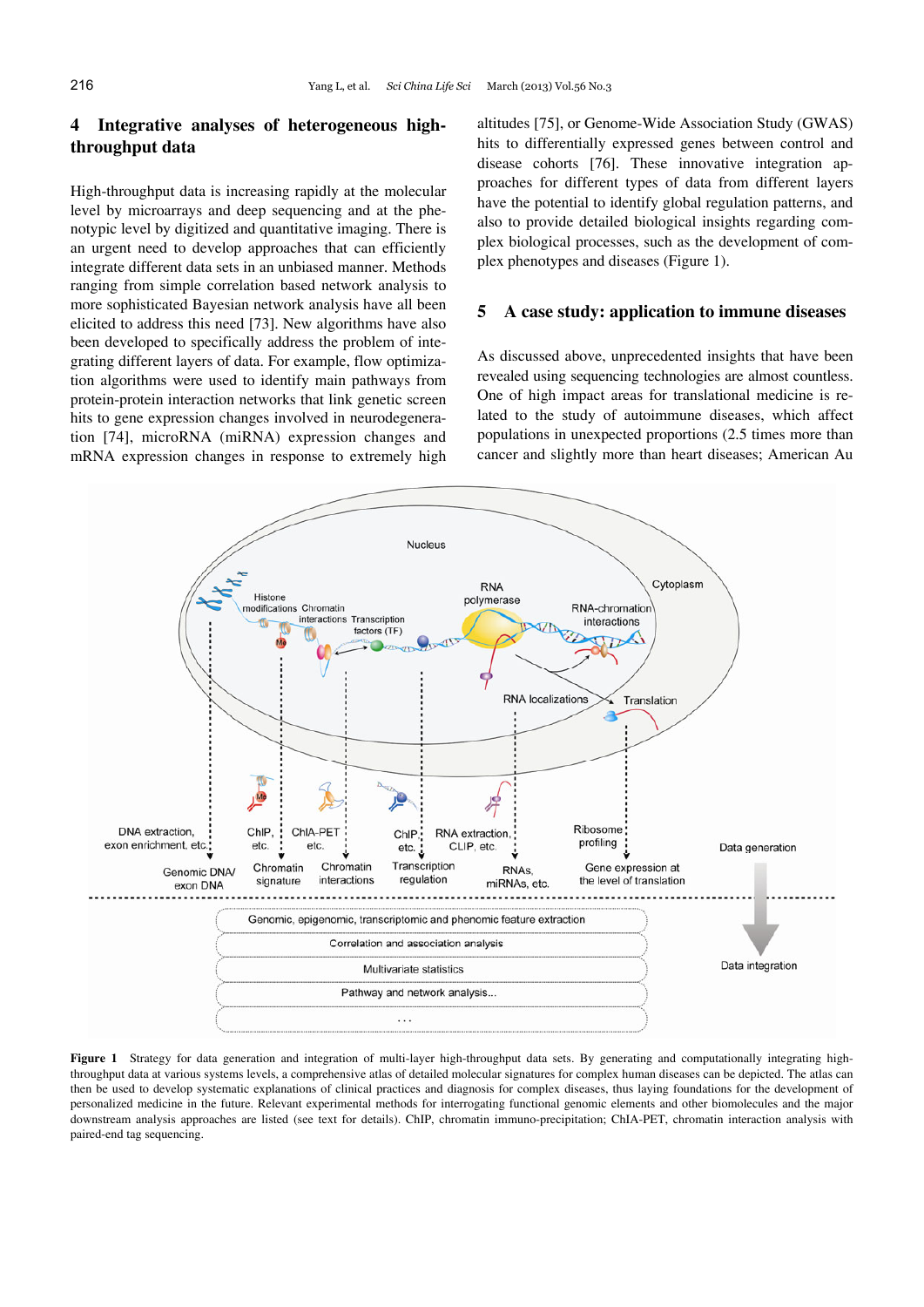toimmune Related Diseases Association, Inc. (AARDA) statistics (http://www.aarda.org/autoimmune\_statistics.php)). These maladies often affect patients during their productive age.

Rheumatoid arthritis (RA) is often used as a model disease for autoimmune diseases. RA is a disabling disease with a still unknown etiology that attacks the synovial tissue of the joints, leading to loss of function and mobility. It affects 1% of the population worldwide and about 4 million in China. RA is strongly prevalent in women (about 70% of sufferers are women) [77]. RA, in fact, responds to the definition of 'complex genetic disease'. A recent meta-analysis [78] conducted on Europeans has shown how complex the disease is by adding to the known susceptibility genes, 7 more, one of which is also shared by the Asian population [79]. These results have helped better characterize RA in the European and Asian population.

Challenges that lie ahead include the development of appropriate algorithms and statistics to handle all available omics data sets and integrate them into a systems perspective. Data integration will also help to clarify how existing therapies can be used in novel ways and dosages to counterbalance the side effects of conventional therapies.

Liu et al. have shown that to achieve this kind of integration, the translation of existing algorithms can be successful, for example, on metagenomic data [80], and that the integration of multi-omics data sets warrants a larger information base than the analysis of single layers. The use of multivariate statistics (such as factor analysis) to analyze jointly different types of omics data, for example mRNA and miRNA, was shown to successfully identify features that could not be found by the differential analysis of the mRNA and miRNA data sets separately [81,82].

Other approaches rely on the flexibility of network representations, which allows more information than a list of molecules can provide, to be embedded in the algorithms. Wu et al. [83] have recently constructed a comprehensive RA map of all available transcriptional and post transcriptional information from omic screens (at the time mostly microarrays for gene expression). The map was integrated with information from known pathways to achieve a well interconnected map which could assist topological analysis. Interestingly, using this approach we were able to suggest a convincing explanation of the systemic effect of R406 inhibitor in the treatment of RA and to recommend novel contraindications, in particular, for the translation of diabetes therapies to RA patients (Nardini et al., in preparation).

## **6 Conclusion**

Different layers of omics data suggest that distinct molecular and regulatory signatures are involved in disease processes. By combining high-throughput sequencing methods with computational approaches, researchers can now develop comprehensive atlases of sequence-based mechanisms together with detailed molecular signatures for further understanding human diseases in a systematic way. In clinical terms, findings can be applied to personal diagnosis and then personalized medicine.

- 1 Lander E S, Linton L M, Bruce B, et al. Initial sequencing and analysis of the human genome. Nature, 2001, 409: 860–921
- 2 Venter J C, Adams M D, Myers E W, et al. The sequence of the human genome. Science, 2001, 291: 1304–1351
- 3 Pennisi E. Breakthrough of the year. Human genetic variation. Science, 2007, 318: 1842–1843
- 4 Nielsen R. Genomics: in search of rare human variants. Nature, 2010, 467: 1050–1051
- 5 Nik-Zainal S, Alexandrov L B, Wedge D C, et al. Mutational processes molding the genomes of 21 breast cancers. Cell, 2012, 149: 979–993
- 6 Pasaniuc B, Rohland N, McLaren P J, et al. Extremely low-coverage sequencing and imputation increases power for genome-wide association studies. Nat Genet, 2012, 44: 631–635
- 7 Collins F. Has the revolution arrived? Nature, 2010, 464: 674–675
- Servin B, Stephens M. Imputation-based analysis of association studies: candidate regions and quantitative traits. PLoS Genet, 2007, 3: e114
- 9 Ashley E A, Butte A J, Wheeler M T, et al. Clinical assessment incorporating a personal genome. Lancet, 2010, 375: 1525–1535
- 10 Bird A. Perceptions of epigenetics. Nature, 2007, 447: 396–398
- Greer E L, Shi Y. Histone methylation: a dynamic mark in health, disease and inheritance. Nat Rev Genet, 2012, 13: 343–357
- 12 Chi P, Allis C D, Wang G G. Covalent histone modifications miswritten, misinterpreted and mis-erased in human cancers. Nat Rev Cancer, 2010, 10: 457–469
- 13 Mann B S, Johnson J R, Cohen M H, et al. FDA approval summary: vorinostat for treatment of advanced primary cutaneous T-cell lymphoma. Oncologist, 2007, 12: 1247–1252
- 14 Sekigawa I, Kawasaki M, Ogasawara H, et al. DNA methylation: its contribution to systemic lupus erythematosus. Clin Exp Med, 2006, 6: 99–106
- 15 Maciejewska-Rodrigues H, Karouzakis E, Strietholt S, et al. Epigenetics and rheumatoid arthritis: the role of SENP1 in the regulation of MMP-1 expression. J Autoimmun, 2010, 35: 15–22
- 16 Miao F, Smith D D, Zhang L, et al. Lymphocytes from patients with type 1 diabetes display a distinct profile of chromatin histone H3 lysine 9 dimethylation: an epigenetic study in diabetes. Diabetes, 2008, 57: 3189–3198
- 17 Amir R E, Van den Veyver I B, Wan M, et al. Rett syndrome is caused by mutations in X-linked MECP2, encoding methyl-CpG-binding protein 2. Nat Genet, 1999, 23: 185–188
- 18 Tsankova N, Renthal W, Kumar A, et al. Epigenetic regulation in psychiatric disorders. Nat Rev Neurosci, 2007, 8: 355–367
- 19 Barski A, Cuddapah S, Cui K, et al. High-resolution profiling of histone methylations in the human genome. Cell, 2007, 129: 823–837
- 20 Eckhardt F, Lewin J, Cortese R, et al. DNA methylation profiling of human chromosomes 6, 20 and 22. Nat Genet, 2006, 38: 1378–1385
- 21 Hesselberth J R, Chen X, Zhang Z, et al. Global mapping of protein-DNA interactions *in vivo* by digital genomic footprinting. Nat Methods, 2009, 6: 283–289
- 22 Yu H, Zhu S, Zhou B, et al. Inferring causal relationships among different histone modifications and gene expression. Genome Res, 2008, 18: 1314–1324
- 23 Xiao S, Xie D, Cao X, et al. Comparative epigenomic annotation of regulatory DNA. Cell, 2012, 149: 1381–1392
- 24 Jin C, Li J, Green C D, et al. Histone demethylase UTX-1 regulates *C. elegans* life span by targeting the insulin/IGF-1 signaling pathway. Cell Metab, 2011, 14: 161–172
- 25 Xue H, Xian B, Dong D, et al. A modular network model of aging. Mol Syst Biol, 2007, 3: 147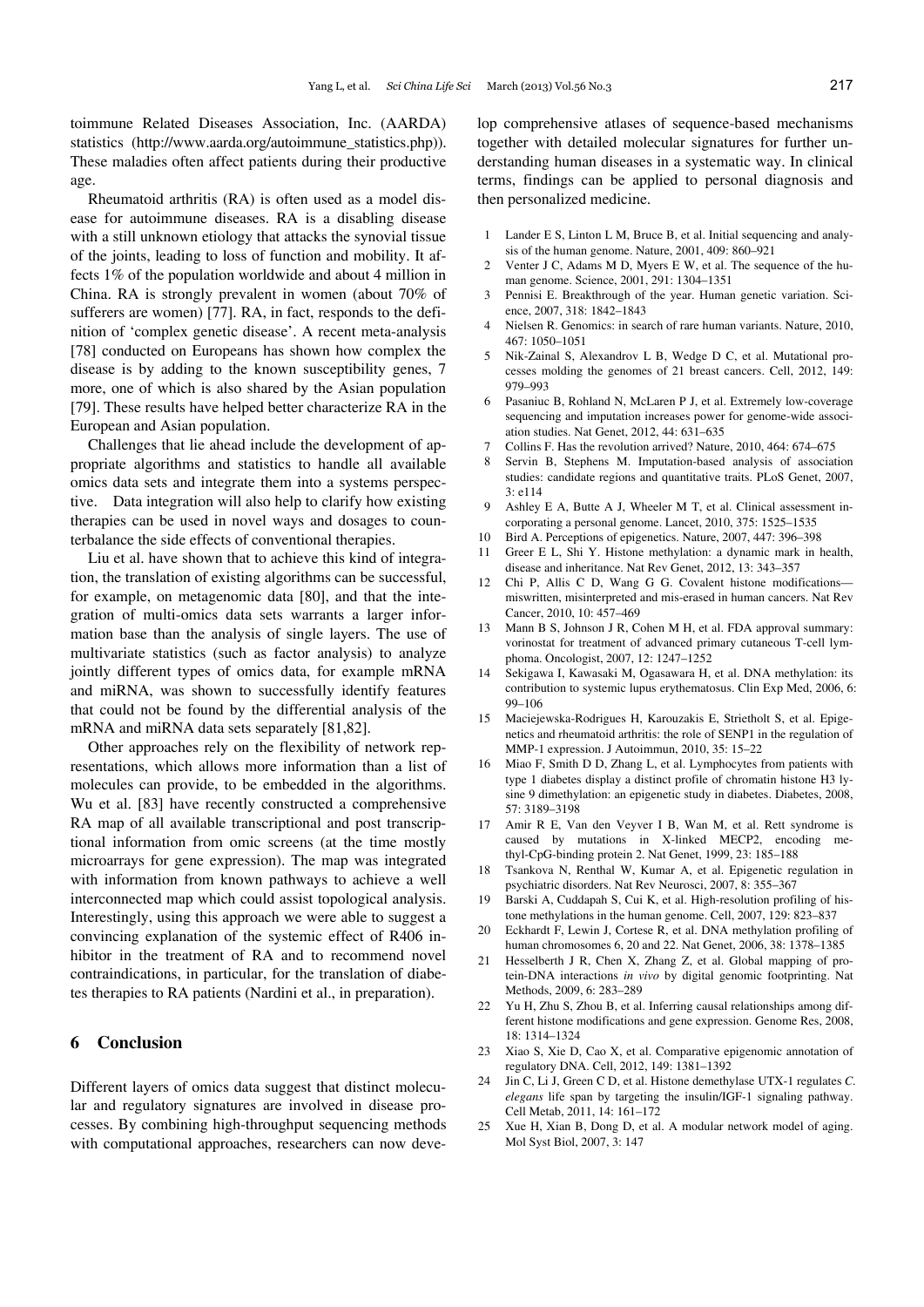- 26 Zhou B, Yang L, Li S, et al. Midlife gene expressions identify modulators of aging through dietary interventions. Proc Natl Acad Sci USA, 2012, 109: E1201–E1209
- 27 Wei G, Wei L, Zhu J, et al. Global mapping of H3K4me3 and H3K27me3 reveals specificity and plasticity in lineage fate determination of differentiating CD4<sup>+</sup> T cells. Immunity, 2009, 30: 155–167
- 28 Wei G, Abraham B J, Yaqi R, et al. Genome-wide analyses of transcription factor GATA3-mediated gene regulation in distinct T cell types. Immunity, 2011, 35: 299–311
- 29 Voineagu I, Wang X, Johnston P, et al. Transcriptomic analysis of autistic brain reveals convergent molecular pathology. Nature, 2011, 474: 380–384
- 30 Kang H J, Kawasawa Y I, Cheng F, et al. Spatio-temporal transcriptome of the human brain. Nature, 2011, 478: 483–489
- 31 Yang L, Duff M O, Graveley B R, et al. Genomewide characterization of non-polyadenylated RNAs. Genome Biol, 2011, 12: R16
- 32 Yin Q F, Yang L, Zhang Y, et al. Long noncoding RNAs with snoRNA ends. Mol Cell, 2012, 48: 219–230
- 33 Hvistendahl M. My microbiome and me. Science, 2012, 336: 1248–1250
- 34 Snyder M, Du J, Gerstein M. Personal genome sequencing: current approaches and challenges. Genes Dev, 2010, 24: 423–431
- 35 Chen R, Mias G I, Li-Pook-Than J, et al. Personal omics profiling reveals dynamic molecular and medical phenotypes. Cell, 2012, 148: 1293–1307
- 36 Davis B D. The isolation of biochemically deficient mutants of bacteria by means of penicillin. Proc Natl Acad Sci USA, 1949, 35: 1–10
- 37 Bedell M A, Jenkins N A, Copeland N G. Mouse models of human disease. Part I: techniques and resources for genetic analysis in mice. Genes Dev, 1997, 11: 1–10
- 38 Bedell M A, Largaespada D A, Jenkins N A, et al. Mouse models of human disease. Part II: recent progress and future directions. Genes Dev, 1997, 11: 11–43
- 39 Hardouin S N, Nagy A. Mouse models for human disease. Clin Genet, 2000, 57: 237–244
- 40 Francis-West P H, Robson L, Evans D J. Craniofacial development: the tissue and molecular interactions that control development of the head. Adv Anat Embryol Cell Biol, 2003, 169: III–VI, 1–138
- 41 Wilkie A O, Morriss-Kay G M. Genetics of craniofacial development and malformation. Nat Rev Genet, 2001, 2: 458–468
- 42 Allanson J E, O'Hara P, Farkas L G, et al. Anthropometric craniofacial pattern profiles in Down syndrome. Am J Med Genet, 1993, 47: 748–752
- 43 Allanson J E, Hennekam R C. Rubinstein-Taybi syndrome: objective evaluation of craniofacial structure. Am J Med Genet, 1997, 71: 414–419
- 44 Allanson J E, Cole T R. Sotos syndrome: evolution of facial phenotype subjective and objective assessment. Am J Med Genet, 1996, 65: 13–20
- 45 Allanson J E, Hall J G, Hughes H E, et al. Noonan syndrome: the changing phenotype. Am J Med Genet, 1985, 21: 507–514
- 46 Beaty T H, Murray J C, Marazita M L, et al. A genome-wide association study of cleft lip with and without cleft palate identifies risk variants near MAFB and ABCA4. Nat Genet, 2010, 42: 525–529
- 47 Birnbaum S, Ludwig K U, Reutter H, et al. Key susceptibility locus for nonsyndromic cleft lip with or without cleft palate on chromosome 8q24. Nat Genet, 2009, 41: 473–477
- 48 Mangold E, Ludwig K U, Birnbaum S, et al. Genome-wide association study identifies two susceptibility loci for nonsyndromic cleft lip with or without cleft palate. Nat Genet, 2010, 42: 24–26
- 49 Rahimov F, Marazita M L, Visel A, et al. Disruption of an AP-2alpha binding site in an IRF6 enhancer is associated with cleft lip. Nat Genet, 2008, 40: 1341–1347
- 50 Boehringer S, van der Lijn F, Liu F, et al. Genetic determination of human facial morphology: links between cleft-lips and normal variation. Eur J Hum Genet, 2011, 19: 1192–1197
- 51 Kayser M, de Knijff P. Improving human forensics through advances in genetics, genomics and molecular biology. Nat Rev Genet, 2011, 12: 179–192
- Little A C, Jones B C, DeBruine L M. Facial attractiveness: evolutionary based research. Philos Trans R Soc Lond B Biol Sci, 2011, 366: 1638–1659
- 53 Meyer-Marcotty P, Alpers G W, Gerdes A B, et al. Impact of facial asymmetry in visual perception: a 3-dimensional data analysis. Am J Orthod Dentofacial Orthop, 2010, 137: 168 e1–e8; discussion 168–169
- 54 Albert A M, Ricanek K Jr, Patterson E. A review of the literature on the aging adult skull and face: implications for forensic science research and applications. Forensic Sci Int, 2007, 172: 1–9
- 55 Fu Y, Guo G, Huang T S. Age synthesis and estimation via faces: a survey. Pattern Analysis and Machine Intelligence, IEEE Transactions on, 2010, 32: 1955–1976
- 56 Bowyer K W, Chang K, Flynn P. A survey of approaches and challenges in 3D and multi-modal 3D+2D face recognition. Comput Vis Image Und, 2006, 101: 1–15
- 57 Burton A M, Wilson S, Cowan M, et al. Face recognition in poor-quality video: evidence from security surveillance. Psychol Sci, 1999, 10: 243–248
- 58 Poh M Z, McDuff D J, Picard R W. Non-contact, automated cardiac pulse measurements using video imaging and blind source separation. Opt Express, 2010, 18: 10762–10774
- 59 Boehringer S, van der Lijin F, Liu F, et al. Genetic determination of human facial morphology: links between cleft-lips and normal variation. Eur J Hum Genet, 2011, 19: 1192–1197
- 60 Farkas L G, Katic M J, Forrest C R. International anthropometric study of facial morphology in various ethnic groups/races. J Craniofac Surg, 2005, 16: 615
- Weinberg S M, Naidoo S D, Bardi K M, et al. Face shape of unaffected parents with cleft affected offspring: combining three dimensional surface imaging and geometric morphometrics. Orthod Craniofac Res, 2009, 12: 271–281
- 62 Hammond P, Hutton T J, Allanson J E, et al. 3D analysis of facial morphology. Am J Med Genet A, 2004, 126: 339–348
- 63 Maal T J, van Looon B, Plooij J M, et al. Registration of 3-dimensional facial photographs for clinical use. J Oral Maxillofac Surg, 2010, 68: 2391–2401
- 64 Wan J, Shen L, Fang S, et al. A framework for 3D analysis of facial morphology in fetal alcohol syndrome. In: Proceedings of the 5th International Conference on Medical Imaging and Augmented Reality, 2010. 118–127
- 65 Guo J, Mei X, Tang K. Automatic landmark annotation and dense correspondence registration for 3D human face images. arXiv: 1212.4920
- 66 Bhuiyan Z A, Klein M, Hammond P, et al. Genotype-phenotype correlations of 39 patients with Cornelia De Lange syndrome: the Dutch experience. J Med Genet, 2006, 43: 568–575
- 67 Hammond P, Hannes F, Suttie M, et al. Fine-grained facial phenotype-genotype analysis in Wolf-Hirschhorn syndrome. Eur J Hum Genet, 2012, 20: 33–40
- 68 Hammond P, Hutton T J, Allanson J, et al. 3D dense surface models identify the most discriminating facial features in dysmorphic syndromes. In: 54th Annual Meeting of the American Society for Human Genetics, Toronto, Canada, 2004. 1
- 69 Hutton T J, Buxton B F, Hammond P, et al. Estimating average growth trajectories in shape-space using kernel smoothing. IEEE Trans Med Imag, 2003, 22: 747–753
- 70 Hammond P, Hutton T J, Allanson J E, et al. Discriminating power of localized three-dimensional facial morphology. Am J Hum Genet, 2005, 77: 999–1010
- 71 Hammond P, Forster-Gibson C, Chudley A E, et al. Face-brain asymmetry in autism spectrum disorders. Mol psychiatry, 2008, 13: 614–623
- 72 Kasperavičiūtė D, Catarino C B, Chinthapalli K, et al. Uncovering genomic causes of co-morbidity in epilepsy: gene-driven phenotypic characterization of rare microdeletions. PLoS ONE, 2011, 6: e23182
- 73 Han J D. Understanding biological functions through molecular networks. Cell Res, 2008, 18: 224–237